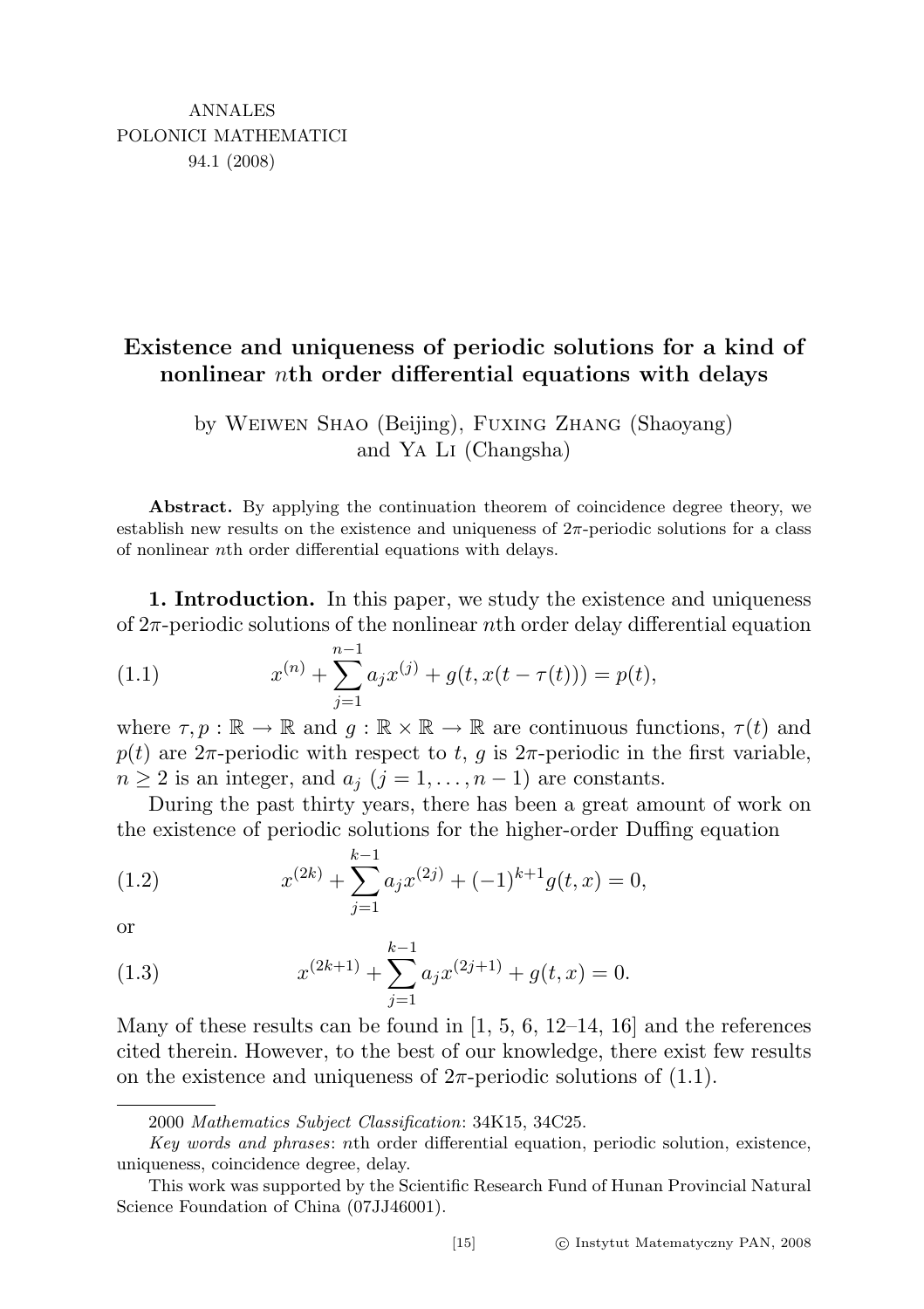The main purpose of this paper is to establish sufficient conditions for the existence and uniqueness of  $2\pi$ -periodic solutions of  $(1.1)$ . Our results are new and they complement previously known results. An illustrative example is given in Section 4.

If *n* is even, let  $n = 2k$ ; then equation (1.1) becomes

(1.4) 
$$
x^{(2k)} + \sum_{j=1}^{2k-1} a_j x^{(j)} + g(t, x(t - \tau(t))) = p(t).
$$

If *n* is odd, let  $n = 2k + 1$ ; then (1.1) becomes

(1.5) 
$$
x^{(2k+1)} + \sum_{j=1}^{2k} a_j x^{(j)} + g(t, x(t - \tau(t))) = p(t).
$$

For ease of exposition, throughout this paper we will adopt the following notations:

$$
|x|_p = \left(\int_0^{2\pi} |x(t)|^p dt\right)^{1/p}, \quad |x|_\infty = \max_{t \in [0, 2\pi]} |x(t)|, \quad a^+ = \max\{0, a\},
$$
  

$$
||x|| = \sum_{j=0}^{n-1} |x^{(j)}|_\infty, \quad x^{(0)} = x,
$$
  

$$
A_1 = 1 - a_{2(k-1)}^+ - |a_{2(k-2)}| - \dots - |a_4| - a_2^+,
$$
  

$$
A_2 = a_{2k-1} - a_{2k-3}^+ - |a_{2k-5}| - \dots - |a_3| - a_1^+,
$$
  

$$
\overline{A}_1 = 1 - a_{2(k-1)}^+ - |a_{2(k-2)}| - \dots - a_4^+ - |a_2|,
$$
  

$$
\overline{A}_2 = a_{2k-1} - a_{2k-3}^+ - |a_{2k-5}| - \dots - a_3^+ - |a_1|,
$$
  

$$
A_3 = 1 - a_{2k-1}^+ - |a_{2k-3}| - \dots - a_3^+ - |a_1|,
$$
  

$$
A_4 = a_{2k} - a_{2k-2}^+ - |a_{2k-4}| - \dots - |a_4| - a_2^+,
$$
  

$$
\overline{A}_3 = 1 - a_{2k-1}^+ - |a_{2k-3}| - \dots - |a_3| - a_1^+,
$$
  

$$
\overline{A}_4 = a_{2k} - a_{2k-2}^+ - |a_{2k-4}| - \dots - a_4^+ - |a_2|.
$$

It is convenient to introduce the following assumptions:

 $(H_1)$  There exists a constant  $d_1 > 0$  such that

$$
x[g(t,x)-p(t)]>0
$$
 for all  $t \in \mathbb{R}$ ,  $|x| \ge d_1$ .

 $(H_2)$  There exists a constant  $d_2 > 0$  such that

$$
x[g(t,x)-p(t)] < 0 \quad \text{ for all } t \in \mathbb{R}, \, |x| \ge d_2.
$$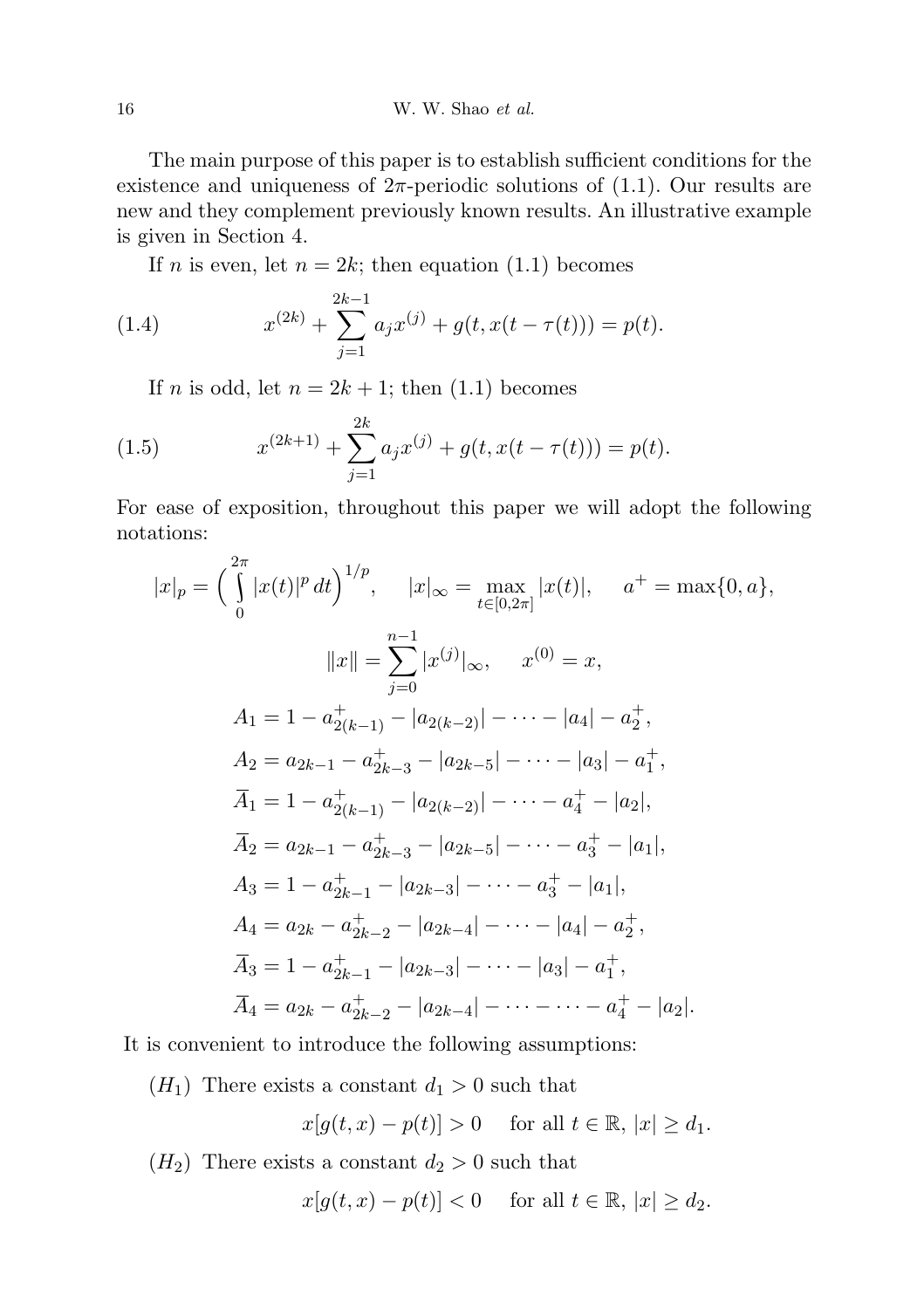2. Several lemmas. Let us introduce the auxiliary equation

$$
(2.1)_{\lambda} \qquad x^{(n)} + \lambda \Big[ \sum_{j=1}^{n-1} a_j x^{(j)} + g(t, x(t - \tau(t))) \Big] = \lambda p(t), \quad \lambda \in (0, 1).
$$

Let

$$
X = \{ x \in C^{n-1}(\mathbb{R}, \mathbb{R}) \mid x(t + 2\pi) = x(t) \text{ for all } t \in \mathbb{R} \}
$$

and

$$
Y = \{x \in C(\mathbb{R}, \mathbb{R}) \mid x(t + 2\pi) = x(t) \text{ for all } t \in \mathbb{R}\}\
$$

be Banach spaces with the norms

$$
||x||_X = ||x|| = \sum_{j=0}^{n-1} |x^{(j)}|_{\infty}
$$
 and  $||x||_Y = |x|_{\infty} = \max_{t \in [0, 2\pi]} |x(t)|$ .

Define a linear operator  $L : D(L) \subset X \to Y$  by setting

$$
D(L) = \{ x \in X \mid x^{(n)} \in C(\mathbb{R}, \mathbb{R}) \}
$$

and for  $x \in D(L)$ ,

$$
(2.2) \t\t Lx = x^{(n)}.
$$

We also define a nonlinear operator  $N : X \to Y$  by setting

(2.2)' 
$$
Nx(t) = -\Big[\sum_{j=1}^{n-1}a_jx^{(j)} + g(t, x(t-\tau(t)))\Big] + p(t).
$$

It is easy to see that

$$
\text{Ker}\,L = \mathbb{R} \quad \text{and} \quad \text{Im}\,L = \left\{ x \in Y \: \middle| \: \int_{0}^{2\pi} x(s) \, ds = 0 \right\}.
$$

Thus  $L$  is a Fredholm operator with index zero.

Define the continuous projectors  $P : X \to \text{Ker } L$  and  $Q : Y \to Y/\text{Im } L$ by setting

$$
Px(t) = \frac{1}{2\pi} \int_{0}^{2\pi} x(s) \, ds
$$

and

$$
Qx(t) = \frac{1}{2\pi} \int_{0}^{2\pi} x(s) ds.
$$

Hence, Im  $P = \text{Ker } L$  and  $\text{Ker } Q = \text{Im } L$ . Denoting by  $L_P^{-1}$  $\overline{P}^{-1}: \text{\rm Im}\,L \to D(L) \cap$ Ker P the inverse of  $L|_{D(L)\cap \text{Ker }P}$ , one can observe that  $L_P^{-1}$  $\overline{P}^1$  is a compact operator. Therefore, N is L-compact on  $\overline{\Omega}$ , where  $\Omega$  is an open bounded subset of X.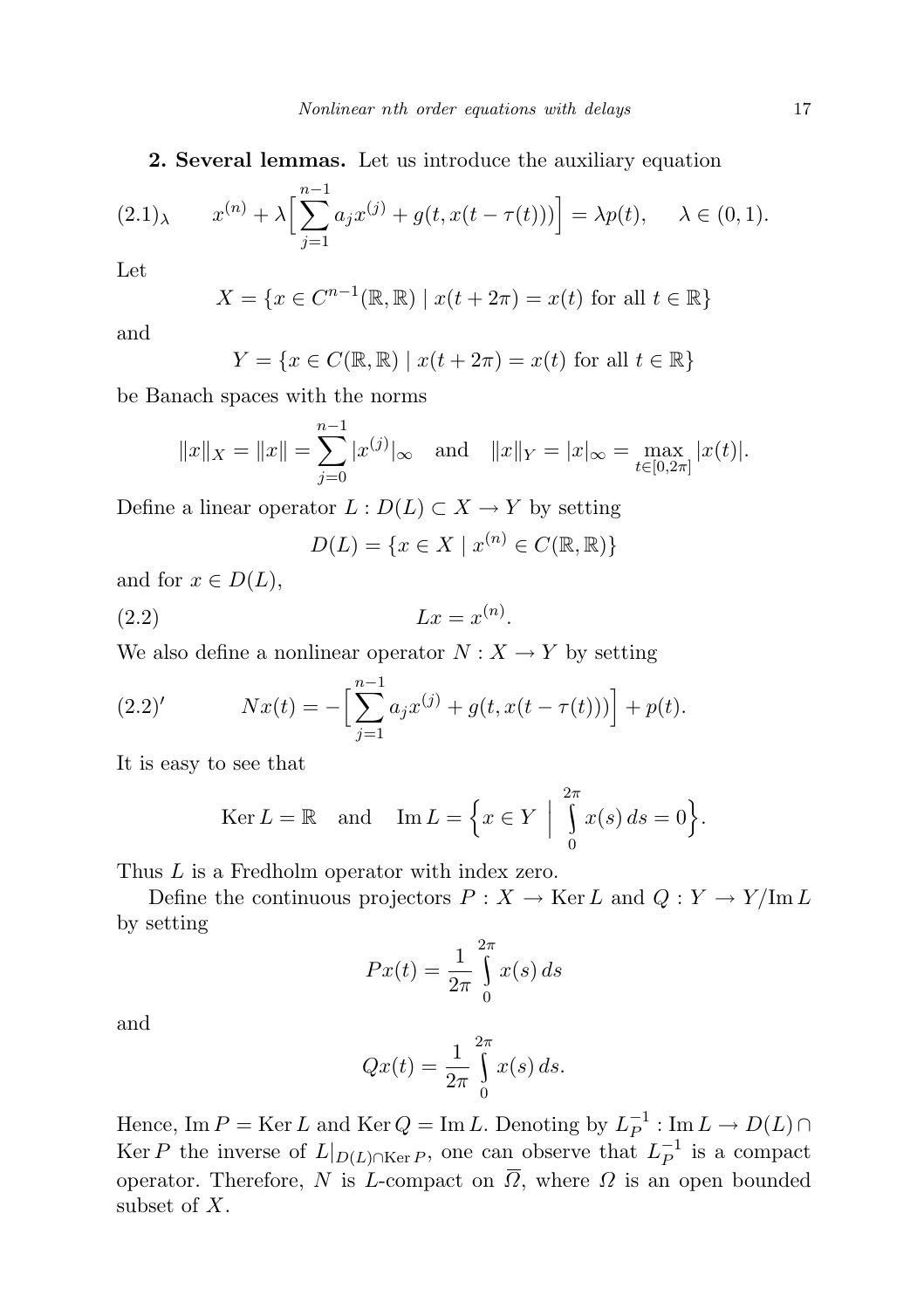In view of  $(2.2)$  and  $(2.2)'$ , the operator equation

$$
Lx = \lambda Nx, \quad \lambda \in (0, 1),
$$

is equivalent to the auxiliary equation  $(2.1)_{\lambda}$ .

We now recall the continuation theorem of [8].

LEMMA 2.1. Let X and Y be Banach spaces. Suppose that  $L : D(L) \subset$  $X \to Y$  is a Fredholm operator with index zero, and  $N : \overline{\Omega} \to Y$  is L-compact on  $\overline{\Omega}$ , where  $\Omega$  is an open bounded subset of X. Moreover, assume that the following conditions are satisfied.

- (1)  $Lx \neq \lambda Nx$ ,  $\forall x \in \partial \Omega \cap D(L)$ ,  $\lambda \in (0,1)$ ;
- (2)  $Nx \notin \text{Im } L, \forall x \in \partial\Omega \cap \text{Ker } L;$
- (3) The Brouwer degree

$$
\deg\{QN,\Omega\cap\operatorname{Ker}\nolimits L,0\}\neq 0.
$$

Then the equation  $Lx = Nx$  has a solution on  $\overline{\Omega} \cap D(L)$ .

The following lemmas will be useful to prove our main results in Section 3.

LEMMA 2.2. If  $x \in C^2(\mathbb{R}, \mathbb{R})$  and  $x(t + 2\pi) = x(t)$ , then  $(2.3)$  $'(t)|_2^2 \leq |x''(t)|_2^2.$ 

Lemma 2.2 is known as the Wirtinger inequality; for the proof, see [10, 19, 20].

LEMMA 2.3. Let  $(H_1)$  or  $(H_2)$  hold. If  $x(t)$  is a  $2\pi$ -periodic solution of  $(2.1)_{\lambda}$ , then

$$
(2.4) \t\t |x|_{\infty} \leq d + \sqrt{2\pi} \, |x'|_2,
$$

where  $d = d_1$  or  $d_2$  according to the case.

*Proof.* Let  $x(t)$  be a  $2\pi$ -periodic solution of  $(2.1)_{\lambda}$ . Integrating  $(2.1)_{\lambda}$ from 0 to  $2\pi$ , we see that

(2.5) 
$$
\int_{0}^{2\pi} [g(t, x(t-\tau(t))) - p(t)] dt = 0.
$$

Thus, there exists a  $\xi \in [0, 2\pi]$  such that

$$
g(\xi, x(\xi - \tau(\xi))) - p(\xi) = 0.
$$

In view of  $(H_1)$  or  $(H_2)$ , we obtain

$$
|x(\xi - \tau(\xi))| \leq d.
$$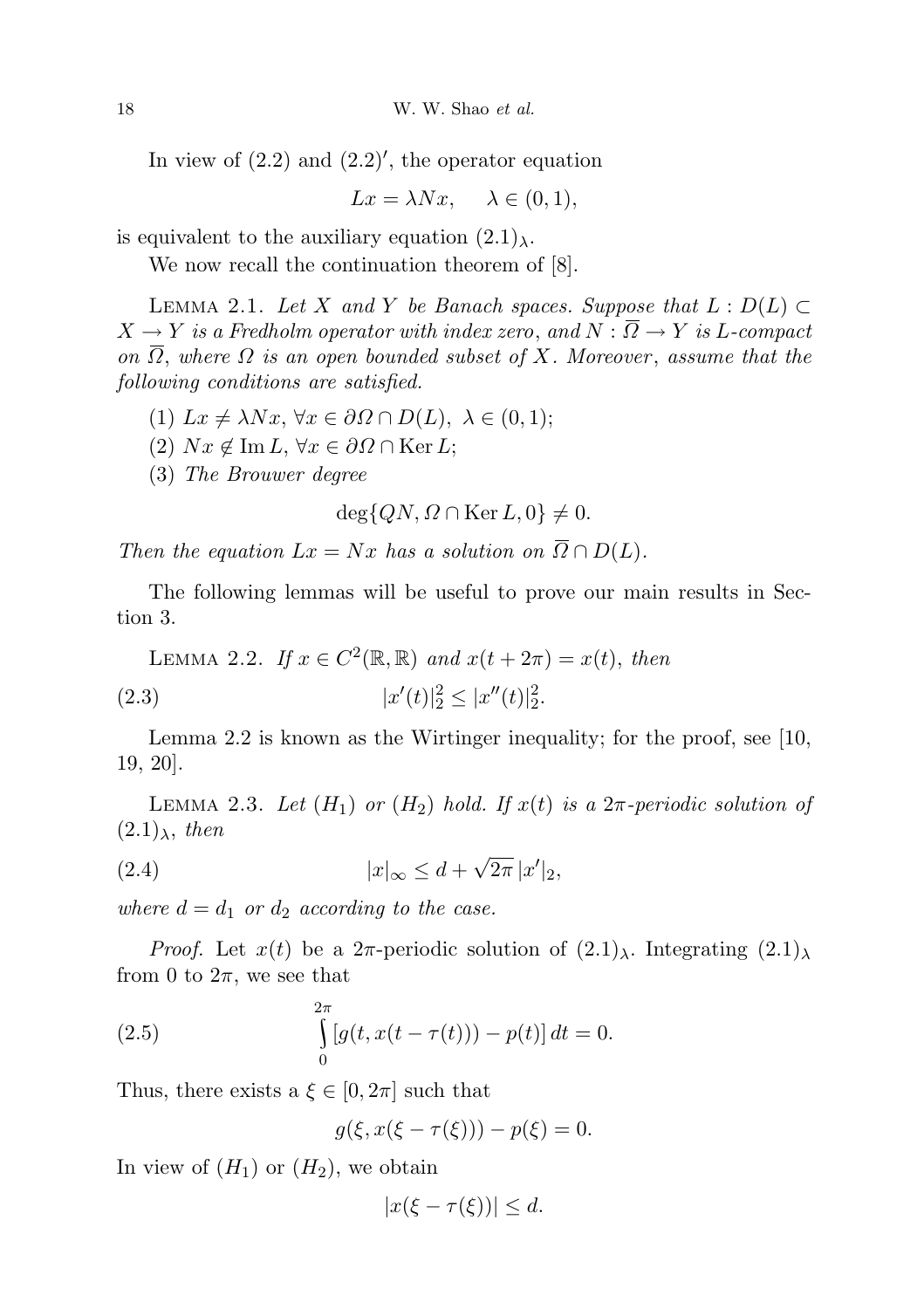Let  $\xi = 2m\pi + \bar{\xi}$ , where  $\bar{\xi} \in [0, 2\pi]$  and m is an integer. Then, using the Schwarz inequality and the relation

(2.6) 
$$
|x(t)| = \left| x(\bar{\xi}) + \int_{\bar{\xi}}^t x'(s) \, ds \right| \leq d + \int_0^{2\pi} |x'(s)| \, ds, \quad t \in [0, 2\pi],
$$

we have

(2.7) 
$$
|x|_{\infty} = \max_{t \in [0, 2\pi]} |x(t)| \leq d + \sqrt{2\pi} |x'|_2,
$$

which implies that  $(2.4)$  is satisfied.

LEMMA 2.4. Assume that  $k$  is even, and one of the following conditions is satisfied:

 $(H_3)$   $g(t,x)$  is strictly monotone in x and there exists a constant b such that

$$
0 \leq b < \frac{A_1}{2\pi}, \quad |g(t, x_1) - g(t, x_2)| \leq b|x_1 - x_2| \text{ for all } t, x_1, x_2 \in \mathbb{R};
$$

 $(H_4)$   $g(t,x)$  is strictly monotone in x and there exists a constant b such that

$$
0 \leq b < \frac{A_2}{2\pi}, \quad |g(t, x_1) - g(t, x_2)| \leq b|x_1 - x_2| \text{ for all } t, x_1, x_2 \in \mathbb{R}.
$$

Then  $(1.4)$  has at most one  $2\pi$ -periodic solution.

*Proof.* Suppose that  $x_1(t)$  and  $x_2(t)$  are two  $2\pi$ -periodic solutions of (1.4). Then

(2.8) 
$$
(x_1(t) - x_2(t))^{(2k)} + \sum_{j=1}^{2k-1} a_j (x_1(t) - x_2(t))^{(j)} + [g(t, x_1(t - \tau(t))) - g(t, x_2(t - \tau(t)))] = 0.
$$

Set  $Z(t) = x_1(t) - x_2(t)$ . Then (2.8) reads

(2.9) 
$$
Z^{(2k)}(t) + \sum_{j=1}^{2k-1} a_j Z^{(j)}(t) + [g(t, x_1(t - \tau(t))) - g(t, x_2(t - \tau(t)))] = 0.
$$

Integrating (2.9) from 0 to  $2\pi$ , we have

$$
\int_{0}^{2\pi} [g(t, x_1(t - \tau(t))) - g(t, x_2(t - \tau(t)))] dt = 0.
$$

Thus, in view of the integral mean value theorem, there exists a constant  $\gamma \in [0, 2\pi]$  such that

(2.10) 
$$
g(\gamma, x_1(\gamma - \tau(\gamma))) - g(\gamma, x_2(\gamma - \tau(\gamma))) = 0.
$$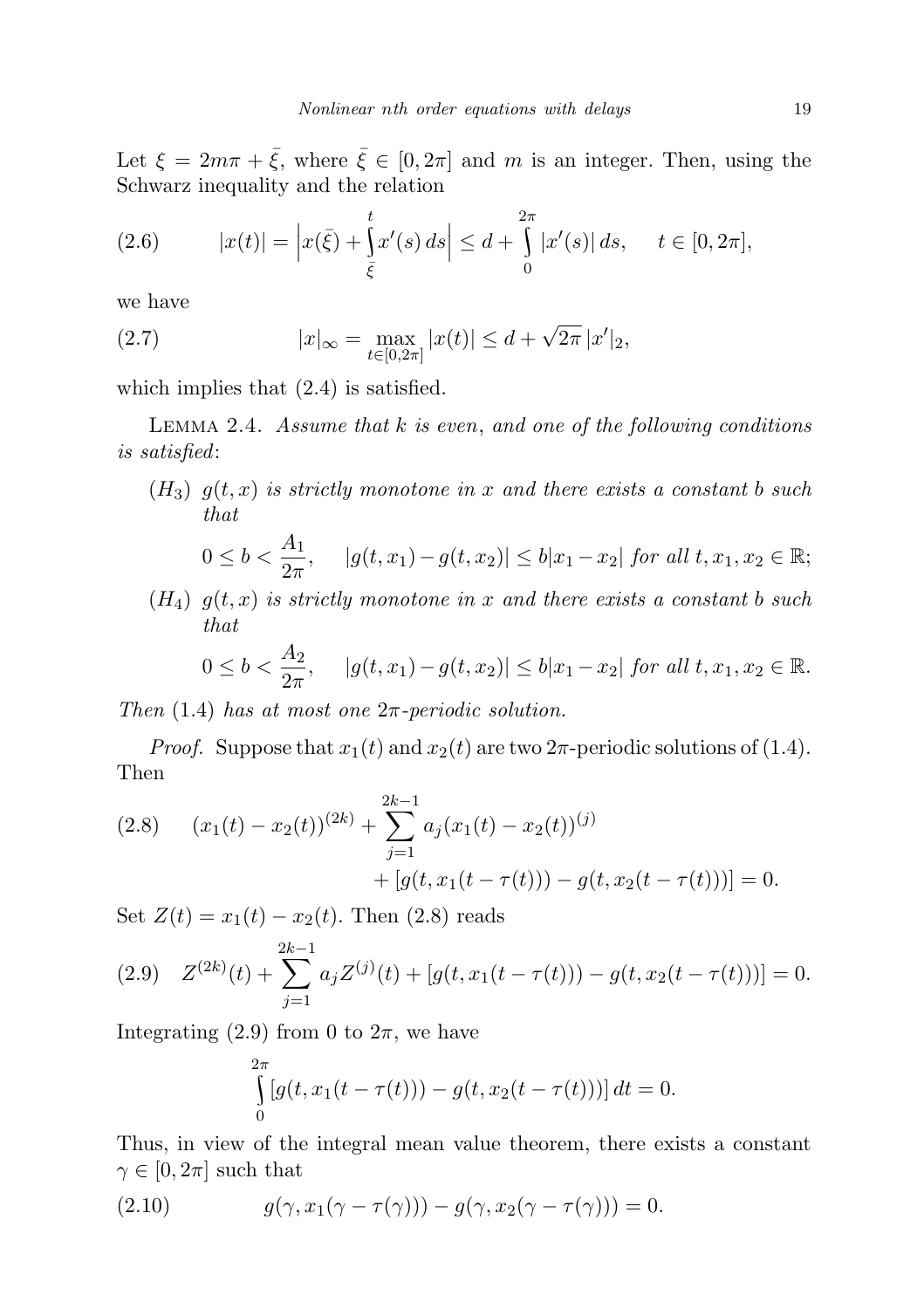Let  $\gamma - \tau(\gamma) = m_1 2\pi + \tilde{\gamma}$ , where  $\tilde{\gamma} \in [0, 2\pi]$  and  $m_1$  is an integer. Then  $(2.10)$ , together with  $(H_3)$  (or  $(H_4)$ ), implies that

(2.11) 
$$
Z(\widetilde{\gamma}) = x_1(\widetilde{\gamma}) - x_2(\widetilde{\gamma}) = x_1(\gamma - \tau(\gamma)) - x_2(\gamma - \tau(\gamma)) = 0.
$$

Hence,

$$
|Z(t)| = \left| Z(\widetilde{\gamma}) + \int\limits_{\widetilde{\gamma}}^t Z'(s) \, ds \right| \leq \int\limits_{0}^{2\pi} |Z'(s)| \, ds, \quad t \in [0, 2\pi],
$$

and

(2.12) 
$$
|Z|_{\infty} \le \sqrt{2\pi} |Z'|_2.
$$

Now we consider two cases.

CASE (i):  $(H_3)$  holds. Multiplying (2.9) by  $Z^{(2k)}(t)$  and then integrating from 0 to  $2\pi$ , in view of (2.3), (2.9) and the Schwarz inequality, we have

$$
(2.13) \quad A_1 |Z^{(2k)}|^2 = A_1 \int_0^{2\pi} |Z^{(2k)}(t)|^2 dt
$$
  
\n
$$
= (1 - a_{2(k-1)}^+ - |a_{2(k-2)}| - \dots - |a_4| - a_2^+) \int_0^{2\pi} |Z^{(2k)}(t)|^2 dt
$$
  
\n
$$
\leq \int_0^{2\pi} |Z^{(2k)}(t)|^2 dt + \int_0^{2\pi} [-a_{2(k-1)}^+ - |Z^{(2k-1)}(t)|^2 - |a_{2(k-2)}| |Z^{(2k-2)}(t)|^2
$$
  
\n
$$
- \dots - |a_4| |Z^{(k+2)}(t)|^2 - a_2^+ |Z^{(k+1)}(t)|^2 dt
$$
  
\n
$$
\leq \int_0^{2\pi} |Z^{(2k)}(t)|^2 dt + \int_0^{2\pi} \sum_{j=1}^{\infty} a_j Z^{(j)}(t) Z^{(2k)}(t) dt
$$
  
\n
$$
= - \int_0^{2\pi} [g(t, x_1(t - \tau(t))) - g(t, x_2(t - \tau(t)))] Z^{(2k)}(t) dt
$$
  
\n
$$
\leq b \int_0^{2\pi} |x_1(t - \tau(t)) - x_2(t - \tau(t))| |Z^{(2k)}(t)| dt.
$$

From (2.3), (2.12) and the Schwarz inequality, (2.13) implies that  $A_1 |Z^{(2k)}|_2^2 \leq b|Z|_{\infty}$ √  $\sqrt{2\pi} |Z^{(2k)}|_2 \leq b$ √  $\overline{2\pi}\,|Z'|_2$ √  $(2.14)$   $A_1|Z^{(2k)}|^2 \leq b|Z|_{\infty}\sqrt{2\pi}|Z^{(2k)}|_2 \leq b\sqrt{2\pi}|Z'|_2\sqrt{2\pi}|Z^{(2k)}|_2$  $\leq 2\pi b |Z^{(2k)}|_2^2.$ 

Since  $Z(t), Z'(t), \ldots, Z^{(2k)}(t)$  are  $2\pi$ -periodic and continuous functions, in view of  $(H_3)$ ,  $(2.11)$  and  $(2.14)$ , we have

$$
Z(t) \equiv Z'(t) \equiv \dots \equiv Z^{(2k)}(t) \equiv 0 \quad \text{ for all } t \in \mathbb{R}.
$$
  
Thus,  $x_1(t) \equiv x_2(t)$  for all  $t \in \mathbb{R}$ .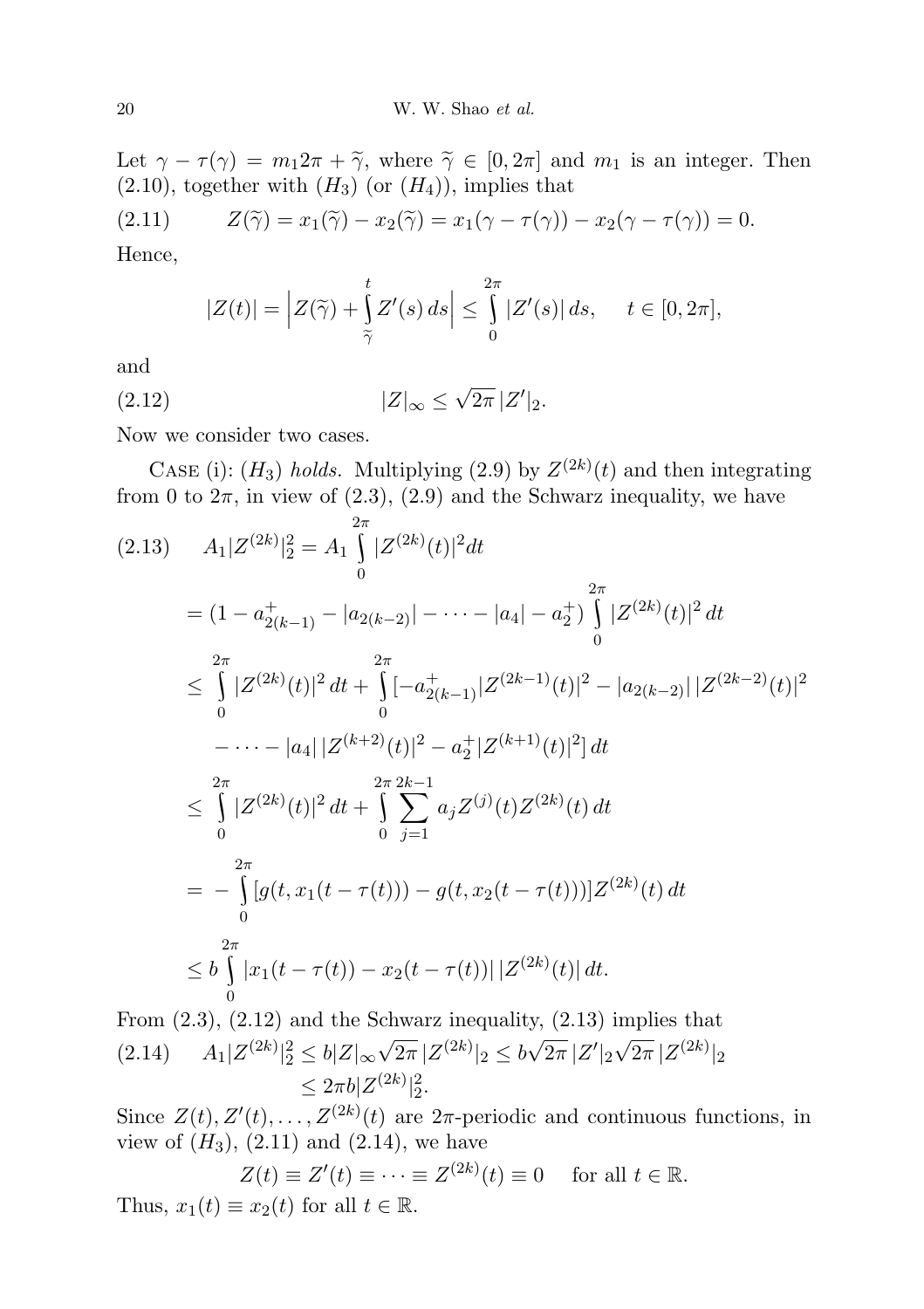CASE (ii):  $(H_4)$  holds. Multiplying (2.9) by  $Z^{(2k-1)}(t)$  and then integrating from 0 to  $2\pi$ , in view of  $(2.3)$ ,  $(2.9)$ ,  $(2.12)$  and the Schwarz inequality, we get

$$
(2.15) \tA_{2}|Z^{(2k-1)}|_{2}^{2} = A_{2} \int_{0}^{2\pi} |Z^{(2k-1)}(t)|^{2} dt
$$
  
\n
$$
= (a_{2k-1} - a_{2k-3}^{+} - |a_{2k-5}| - \cdots - |a_{3}| - a_{1}^{+}) \int_{0}^{2\pi} |Z^{(2k-1)}(t)|^{2} dt
$$
  
\n
$$
\leq a_{2k-1} \int_{0}^{2\pi} |Z^{(2k-1)}(t)|^{2} dt + \int_{0}^{2\pi} [-a_{2k-3}^{+}|Z^{(2k-2)}(t)|^{2} - |a_{2k-5}| |Z^{(2k-3)}(t)|^{2}
$$
  
\n
$$
- \cdots - |a_{3}| |Z^{(k+1)}(t)|^{2} - a_{1}^{+}|Z^{(k)}(t)|^{2}] dt
$$
  
\n
$$
\leq a_{2k-1} \int_{0}^{2\pi} |Z^{(2k-1)}(t)|^{2} dt + \int_{0}^{2\pi} \int_{j=1}^{2\pi} a_{j} Z^{(j)}(t) Z^{(2k-1)}(t) dt
$$
  
\n
$$
= - \int_{0}^{2\pi} [g(t, x_{1}(t - \tau(t))) - g(t, x_{2}(t - \tau(t)))] Z^{(2k-1)}(t) dt
$$
  
\n
$$
\leq b \int_{0}^{2\pi} |x_{1}(t - \tau(t)) - x_{2}(t - \tau(t))| |Z^{(2k-1)}(t)| dt \leq 2\pi b |Z^{(2k-1)}|_{2}^{2}.
$$

From  $(2.11)$  and  $(H_4)$ ,  $(2.15)$  implies that

$$
Z(t) \equiv Z'(t) \equiv \dots \equiv Z^{(2k-1)}(t) \equiv 0 \quad \text{ for all } t \in \mathbb{R}.
$$

Hence,  $x_1(t) \equiv x_2(t)$  for all  $t \in \mathbb{R}$ . The proof of Lemma 2.4 is now complete.

In a similar fashion we can show the following:

LEMMA 2.5. Assume that  $k$  is odd, and one of the following conditions is satisfied:

 $(\widetilde{H}_3)$   $g(t, x)$  is strictly monotone in x and there exists a constant b such that

$$
0 \leq b < \frac{\overline{A}_1}{2\pi}, \quad |g(t, x_1) - g(t, x_2)| \leq b|x_1 - x_2| \text{ for all } t, x_1, x_2 \in \mathbb{R};
$$

 $(\widetilde{H}_4)$   $g(t, x)$  is strictly monotone in x and there exists a constant b such that

$$
0 \leq b < \frac{\overline{A}_2}{2\pi}, \quad |g(t, x_1) - g(t, x_2)| \leq b|x_1 - x_2| \text{ for all } t, x_1, x_2 \in \mathbb{R}.
$$

Then  $(1.4)$  has at most one  $2\pi$ -periodic solution.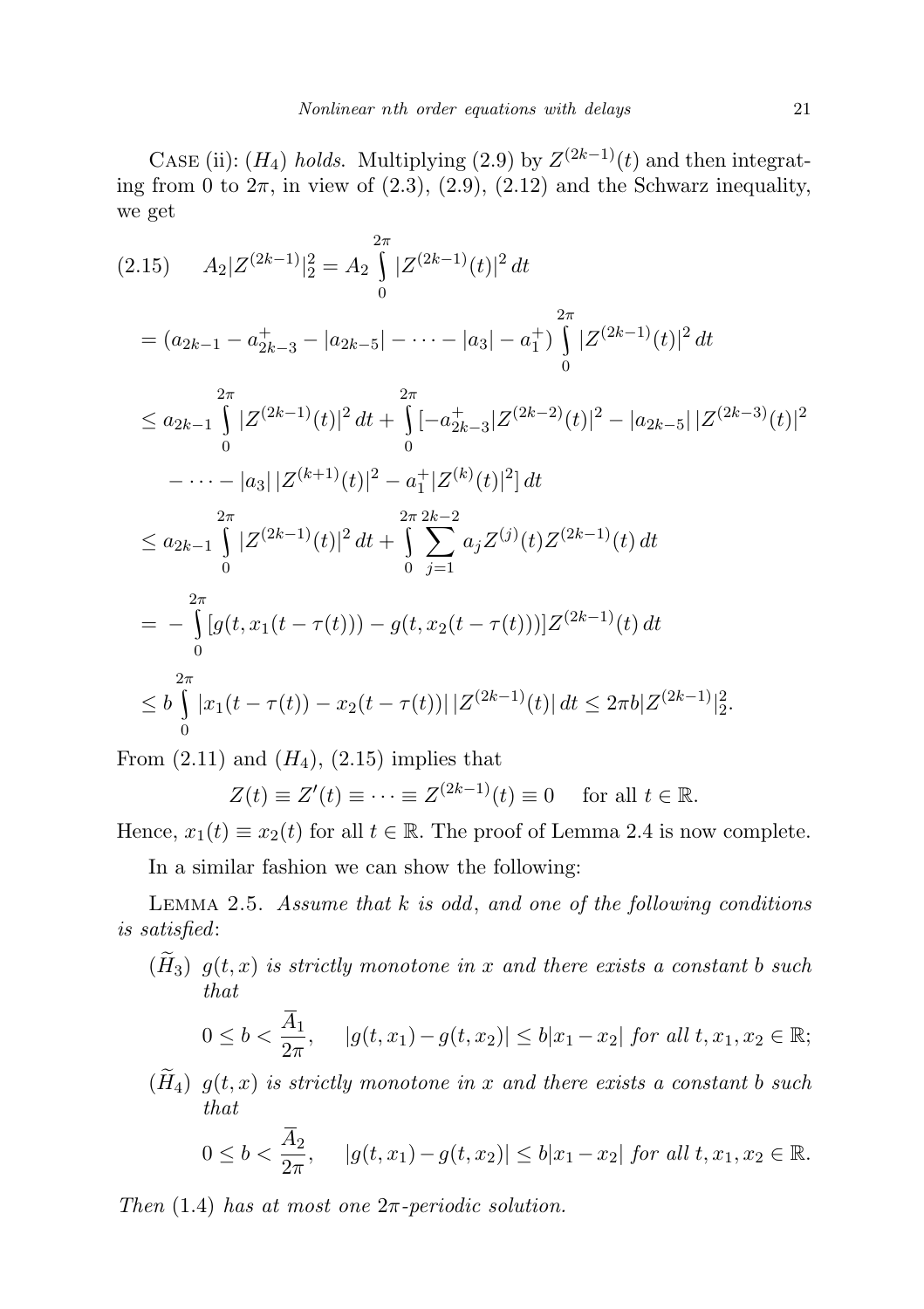## 3. Main results

THEOREM 3.1. Let  $(H_1)$  or  $(H_2)$  hold. Assume that k is even, and either  $(H_3)$  or  $(H_4)$  is satisfied. Then (1.4) has a unique  $2\pi$ -periodic solution.

Proof. By Lemma 2.4, we only have to prove the existence. To do this, we shall apply Lemma 2.1. First, we claim that all  $2\pi$ -periodic solutions of  $(2.1)$ <sub>λ</sub> are bounded. We consider two cases.

CASE (1): (H<sub>3</sub>) holds. Let  $x(t)$  be a  $2\pi$ -periodic solution of  $(2.1)_{\lambda}$ . Multiplying  $(2.1)$ <sub>λ</sub> by  $x^{(2k)}(t)$  and then integrating from 0 to  $2\pi$ , in view of  $(2.3)$ ,  $(2.4)$ ,  $(H_3)$  and the Schwarz inequality, we have

$$
(3.1) \t A_{1}|x^{(2k)}|_{2}^{2} = (1 - a_{2(k-1)}^{+} - |a_{2(k-2)}| - \cdots - |a_{4}| - a_{2}^{+}) \int_{0}^{2\pi} |x^{(2k)}(t)|^{2} dt
$$
  
\n
$$
\leq \int_{0}^{2\pi} |x^{(2k)}(t)|^{2} dt + \int_{0}^{2\pi} \lambda [-a_{2(k-1)}^{+}|x^{(2k-1)}(t)|^{2} - |a_{2(k-2)}| |x^{(2k-2)}(t)|^{2}
$$
  
\n
$$
- \cdots - |a_{4}| |x^{(k+2)}(t)|^{2} - a_{2}^{+}|x^{(k+1)}(t)|^{2}] dt
$$
  
\n
$$
\leq \int_{0}^{2\pi} |x^{(2k)}(t)|^{2} dt + \lambda \int_{0}^{2\pi} \sum_{j=1}^{2k-1} a_{j}x^{(j)}(t)x^{(2k)}(t) dt
$$
  
\n
$$
= - \int_{0}^{2\pi} g(t, x(t - \tau(t)))x^{(2k)}(t) dt + \int_{0}^{2\pi} p(t)x^{(2k)}(t) dt
$$
  
\n
$$
\leq \int_{0}^{2\pi} |g(t, x(t - \tau(t))) - g(t, 0)| + |g(t, 0)| |x^{(2k)}(t)| dt
$$
  
\n
$$
+ \int_{0}^{2\pi} |p(t)| |x^{(2k)}(t)| dt
$$
  
\n
$$
\leq b \int_{0}^{2\pi} |x(t - \tau(t))| |x^{(2k)}(t)| dt + \int_{0}^{2\pi} |g(t, 0)| |x^{(2k)}(t)| dt
$$
  
\n
$$
+ \int_{0}^{2\pi} |p(t)| |x^{(2k)}(t)| dt
$$
  
\n
$$
\leq b\sqrt{2\pi} |x'|_{2} \sqrt{2\pi} |x^{(2k)}|_{2} + [bd + \max_{0 \leq t \leq 2\pi} |g(t, 0)| + |p|_{\infty} |\sqrt{2\pi} |x^{(2k)}|_{2}
$$
  
\n
$$
\leq 2\pi b |x^{(2k)}|_{2}^{2} + [bd + \max_{0 \leq t \leq 2
$$

Since  $b < A_1/2\pi$ , (2.3), (2.4) and (3.1) imply that there exists a constant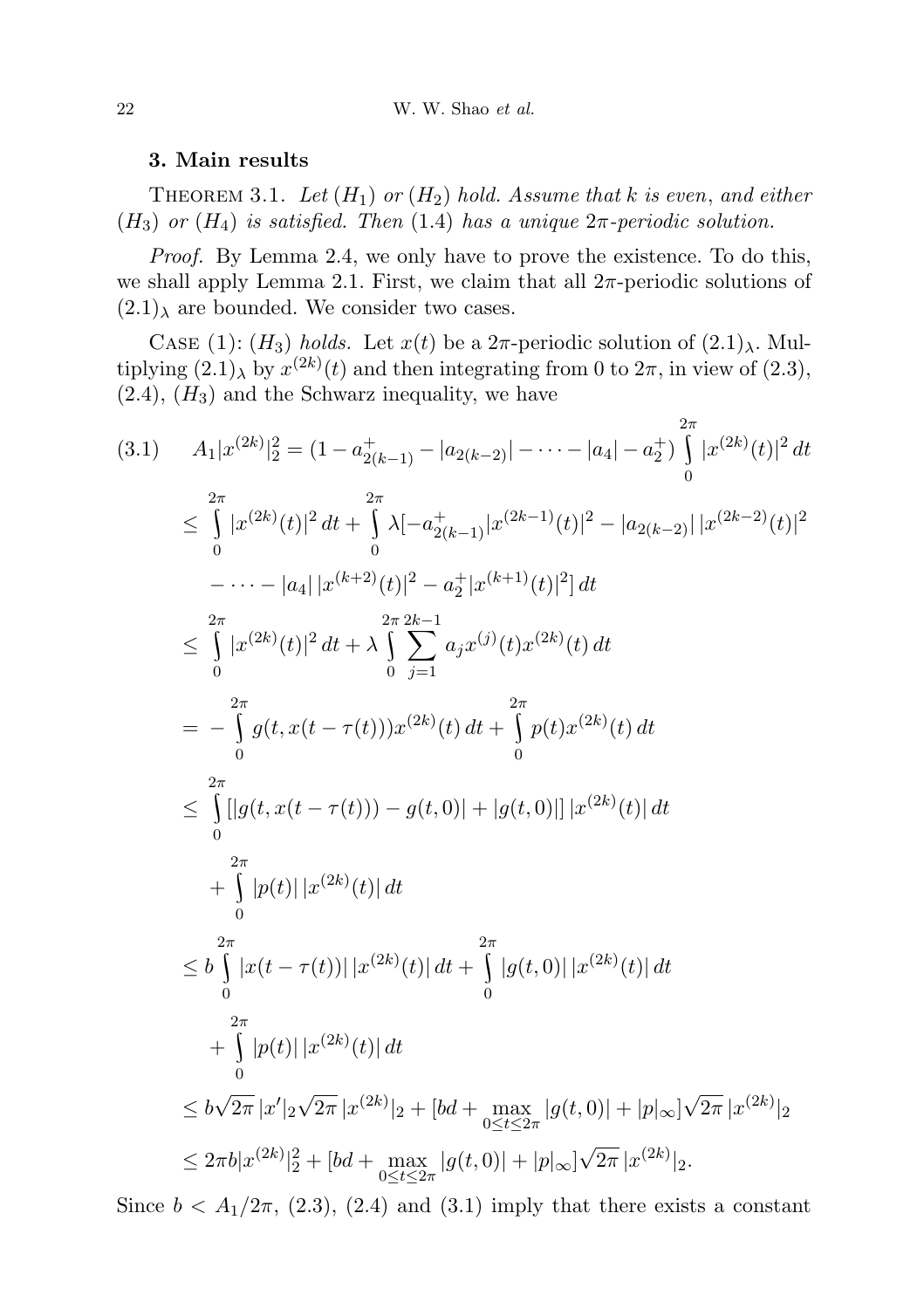$D_1 > 0$  such that

(3.2) 
$$
|x^{(j)}|_2 \le |x^{(2k)}|_2 \le D_1, \quad j = 1, ..., 2k - 1, |x|_{\infty} \le d + \sqrt{2\pi} |x'|_2 \le D_1.
$$

For  $j = 1, ..., 2k - 1$ , noting that  $x^{(j)}(t)$  are  $2\pi$ -periodic, there exists a  $T_j \in (0, 2\pi)$  such that  $x^{(j+1)}(T_j) = 0$ . Therefore,

(3.3) 
$$
|x^{(j)}(t)| = \left| \int_{T_j}^t x^{(j+1)}(s) ds \right| \le \sqrt{2\pi} \left( \int_0^{2\pi} |x^{(j+1)}(s)|^2 ds \right)^{1/2}
$$

$$
\le \sqrt{2\pi} |x^{(j+1)}|_2 \le \sqrt{2\pi} D_1.
$$

Therefore, for all possible  $2\pi$ -periodic solutions  $x(t)$  of  $(2.1)_{\lambda}$ , there exists a constant  $M_1$  such that

(3.4) 
$$
||x|| = \sum_{j=0}^{2k-1} |x^{(j)}|_{\infty} < M_1,
$$

with  $M_1 > 0$  independent of  $\lambda$ .

CASE (2): (H<sub>4</sub>) holds. Let  $x(t)$  be a  $2\pi$ -periodic solution of  $(2.1)_{\lambda}$ . Multiplying  $(2.1)$ <sub>λ</sub> by  $x^{(2k-1)}(t)$  and then integrating from 0 to  $2\pi$ , by  $(H_4)$ , (2.3), (2.4) and the Schwarz inequality, we have

$$
(3.5) \tA_{2}|x^{(2k-1)}|_{2}^{2}
$$
  
\t
$$
= (a_{2k-1} - a_{2k-3}^{+} - |a_{2k-5}| - \cdots - |a_{3}| - a_{1}^{+}) \int_{0}^{2\pi} |x^{(2k-1)}(t)|^{2} dt
$$
  
\t
$$
\leq a_{2k-1} \int_{0}^{2\pi} |x^{(2k-1)}(t)|^{2} dt + \int_{0}^{2\pi} [-a_{2k-3}^{+}|x^{(2(k-1)}(t)|^{2} - |a_{2k-5}| |x^{(2k-3)}(t)|^{2}
$$
  
\t
$$
- \cdots - |a_{3}| |x^{(k+1)}(t)|^{2} - a_{1}^{+}|x^{(k)}(t)|^{2}] dt
$$
  
\t
$$
\leq a_{2k-1} \int_{0}^{2\pi} |x^{(2k-1)}(t)|^{2} dt + \int_{0}^{2\pi} \sum_{j=1}^{2\pi} a_{j}x^{(j)}(t)x^{(2k-1)}(t) dt
$$
  
\t
$$
= - \int_{0}^{2\pi} g(t, x(t - \tau(t)) |x^{(2k-1)}(t) dt + \int_{0}^{2\pi} p(t)x^{(2k-1)}(t) dt
$$
  
\t
$$
\leq b \int_{0}^{2\pi} |x(t - \tau(t))| |x^{(2k-1)}(t)| dt + \int_{0}^{2\pi} |g(t, 0)| |x^{(2k-1)}(t)| dt
$$
  
\t
$$
+ \int_{0}^{2\pi} |p(t)| |x^{(2k-1)}(t)| dt
$$
  
\t
$$
\leq 2\pi b |x'|_{2} |x^{(2k-1)}|_{2} + [bd + \max_{0 \leq t \leq 2\pi} |g(t, 0)| + |p|_{\infty} |\sqrt{2\pi} |x^{(2k-1)}|_{2}
$$
  
\t
$$
\leq 2\pi b |x^{(2k-1)}|_{2}^{2} + [bd + \max_{0 \leq t \leq 2\pi} |g(t, 0)| + |p|_{\infty} |\sqrt{2\pi} |x^{(2k-1)}|_{2}.
$$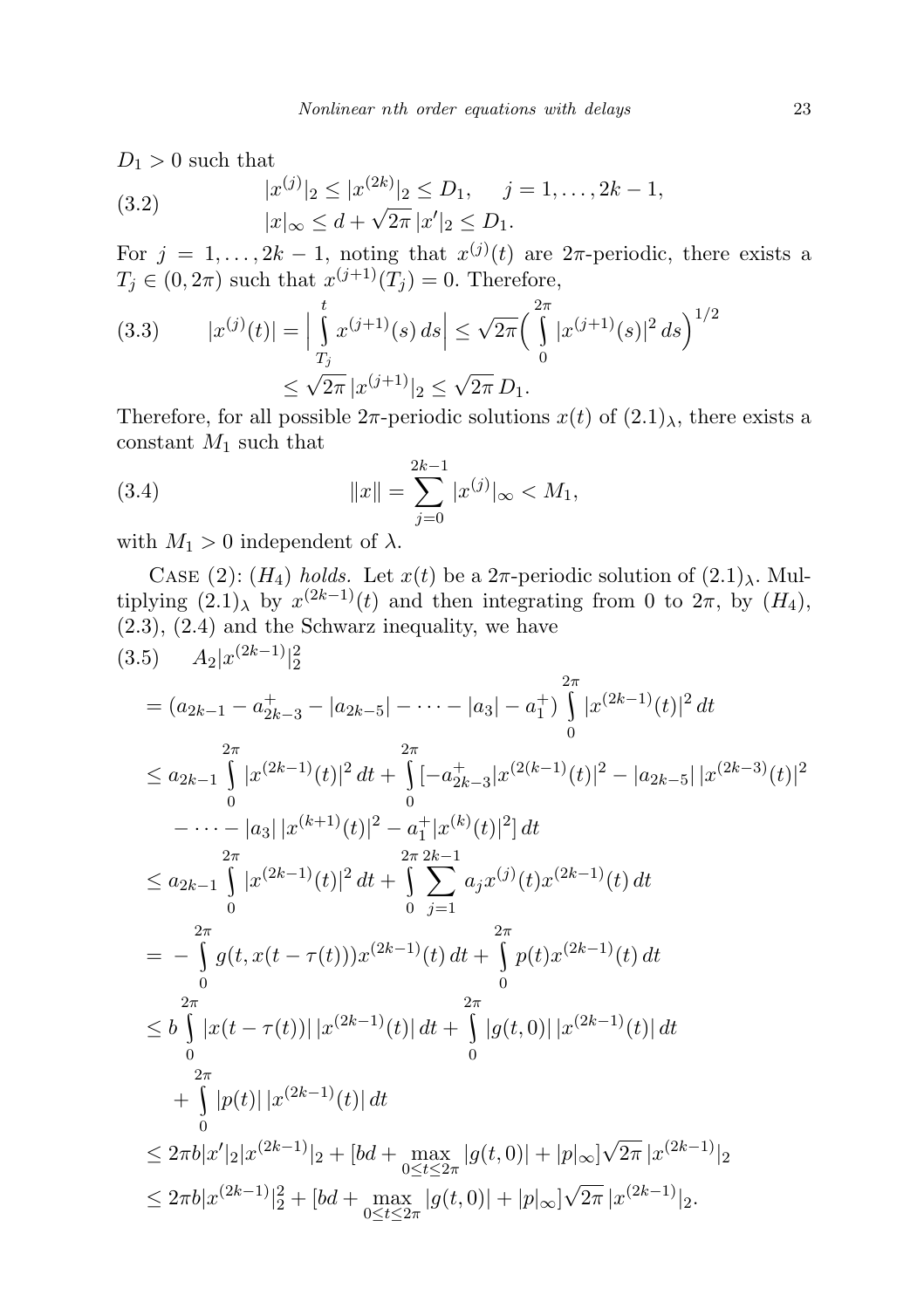Since  $b < A_2/2\pi$ , (2.3), (2.4) and (3.5) imply that there exists a constant  $D_2 > 0$  such that

(3.6) 
$$
|x^{(j)}|_2 \le |x^{(2k-1)}|_2 \le D_2, \quad j = 1, 2, ..., 2k-2, |x|_{\infty} \le d + \sqrt{2\pi} |x'|_2 \le D_2.
$$

From  $(2.1)_{\lambda}$ ,  $(3.3)$  and  $(3.6)$ , we obtain

$$
(3.7) \quad |x^{(2k-1)}(t)| = \Big| \int_{T_{2k-1}}^{t} x^{(2k)}(s) \, ds \Big|
$$
  

$$
\leq \int_{0}^{2\pi} \Big| - \Big[ \sum_{j=1}^{2k-1} a_j x^{(j)} + g(t, x(t - \tau(t))) \Big] + p(t) \Big| \, ds
$$
  

$$
\leq \sum_{j=1}^{n-1} |a_j| \sqrt{2\pi} D_2 + 2\pi \Big[ \max_{t \in R, |x| \leq D_2} |g(t, x)| + |p|_{\infty} \Big]
$$
  

$$
=: \overline{D}_1,
$$

which, together with (3.6), implies that (3.4) also holds.

If  $x \in \Omega_1 = \{x \in \text{Ker } L \cap X \mid Nx \in \text{Im } L\}$ , then there exists a constant  $M_2$  such that

(3.8) 
$$
x(t) \equiv M_2, \quad \int_{0}^{2\pi} [g(t, M_2) - p(t)] dt = 0.
$$

Thus,

(3.9) 
$$
|x(t)| \equiv |M_2| < d \quad \text{for all } x \in \Omega_1.
$$

Let  $M = M_1 + d$ . Set

$$
\Omega = \left\{ x \in X \: \middle| \: \|x\| = \sum_{j=0}^{2k-1} |x^{(j)}|_{\infty} < M \right\}.
$$

Since N is L-compact on  $\overline{\Omega}$ , it is easy to see from (3.4), (3.8) and (3.9) that the conditions (1) and (2) in Lemma 2.1 hold.

Furthermore, define continuous functions  $\Psi_1(x,\mu)$  and  $\Psi_2(x,\mu)$  by setting, for  $x \in \mathbb{R}$  and  $\mu \in [0,1]$ ,

$$
\Psi_1(x,\mu) = -(1-\mu)x - \mu \cdot \frac{1}{2\pi} \int_0^{2\pi} [g(t,x) - p(t)] dt,
$$
  

$$
\Psi_2(x,\mu) = (1-\mu)x - \mu \cdot \frac{1}{2\pi} \int_0^{2\pi} [g(t,x) - p(t)] dt.
$$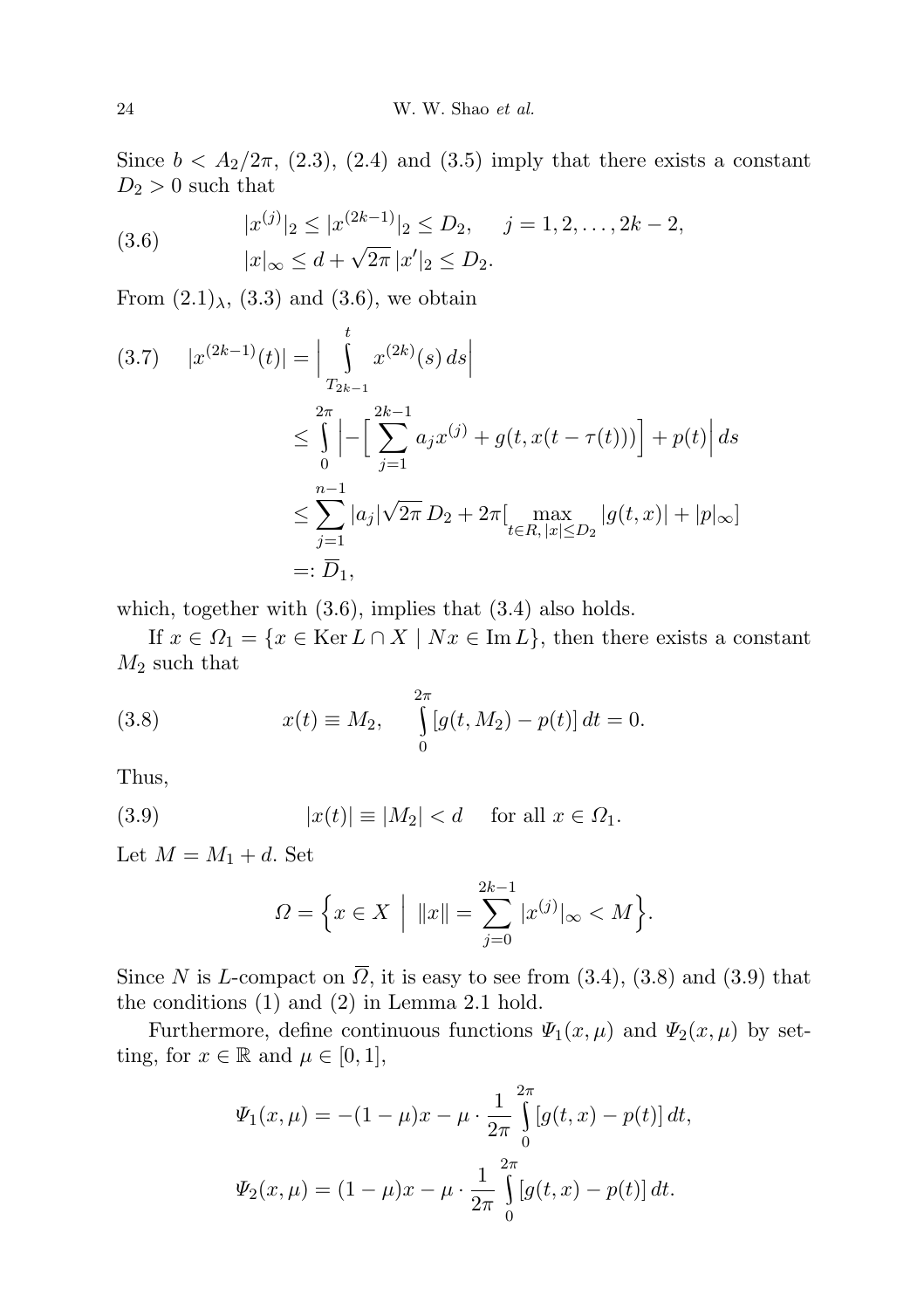If  $(H_1)$  holds, then

 $x\Psi_1(x,\mu) \neq 0$  for all  $x \in \partial\Omega \cap \text{Ker }L$ .

Hence, using the homotopy invariance theorem, we have

$$
\deg\{QN, \Omega \cap \text{Ker } L, 0\} = \deg\left\{-\frac{1}{2\pi} \int_{0}^{2\pi} [g(t, x) - p(t)] dt, \Omega \cap \text{Ker } L, 0\right\}
$$

$$
= \deg\{-x, \Omega \cap \text{Ker } L, 0\} \neq 0.
$$

If  $(H_2)$  holds, then

$$
x\Psi_2(x,\mu)\neq 0 \quad \text{ for all } x\in \partial\Omega \cap \text{Ker } L.
$$

Hence, using the homotopy invariance theorem, we obtain

$$
\deg\{QN, \Omega \cap \text{Ker } L, 0\} = \deg\left\{-\frac{1}{2\pi} \int_{0}^{2\pi} [g(t, x) - p(t)] dt, \Omega \cap \text{Ker } L, 0\right\}
$$

$$
= \deg\{x, \Omega \cap \text{Ker } L, 0\} \neq 0.
$$

In view of the above discussion, we conclude from Lemma 2.1 that Theorem 3.1 is proved.

In view of Lemma 2.5, a similar argument leads to

THEOREM 3.2. Let  $(H_1)$  or  $(H_2)$  hold. Assume that k is odd, and either  $(\widetilde{H}_3)$  or  $(\widetilde{H}_4)$  is satisfied. Then (1.4) has a unique  $2\pi$ -periodic solution.

We are now in a position to establish the existence and uniqueness of  $2\pi$ -periodic solutions of equation  $(1.5)$ . Similarly to the proof of Theorems 3.1 and 3.2, one can prove the following results.

THEOREM 3.3. Let  $(H_1)$  or  $(H_2)$  hold. Assume that k is even, and one of the following conditions is satisfied:

 $(H_5)$   $q(t,x)$  is strictly monotone in x and there exists a constant b such that

$$
0 \leq b < \frac{A_3}{2\pi}, \quad |g(t, x_1) - g(t, x_2)| \leq b|x_1 - x_2| \text{ for all } t, x_1, x_2 \in \mathbb{R};
$$

 $(H_6)$   $g(t,x)$  is strictly monotone in x and there exists a constant b such that

$$
0 \leq b < \frac{A_4}{2\pi}, \quad |g(t, x_1) - g(t, x_2)| \leq b|x_1 - x_2| \text{ for all } t, x_1, x_2 \in \mathbb{R}.
$$

Then  $(1.5)$  has a unique  $2\pi$ -periodic solution.

THEOREM 3.4. Let  $(H_1)$  or  $(H_2)$  hold. Assume that k is odd, and one of the following conditions is satisfied: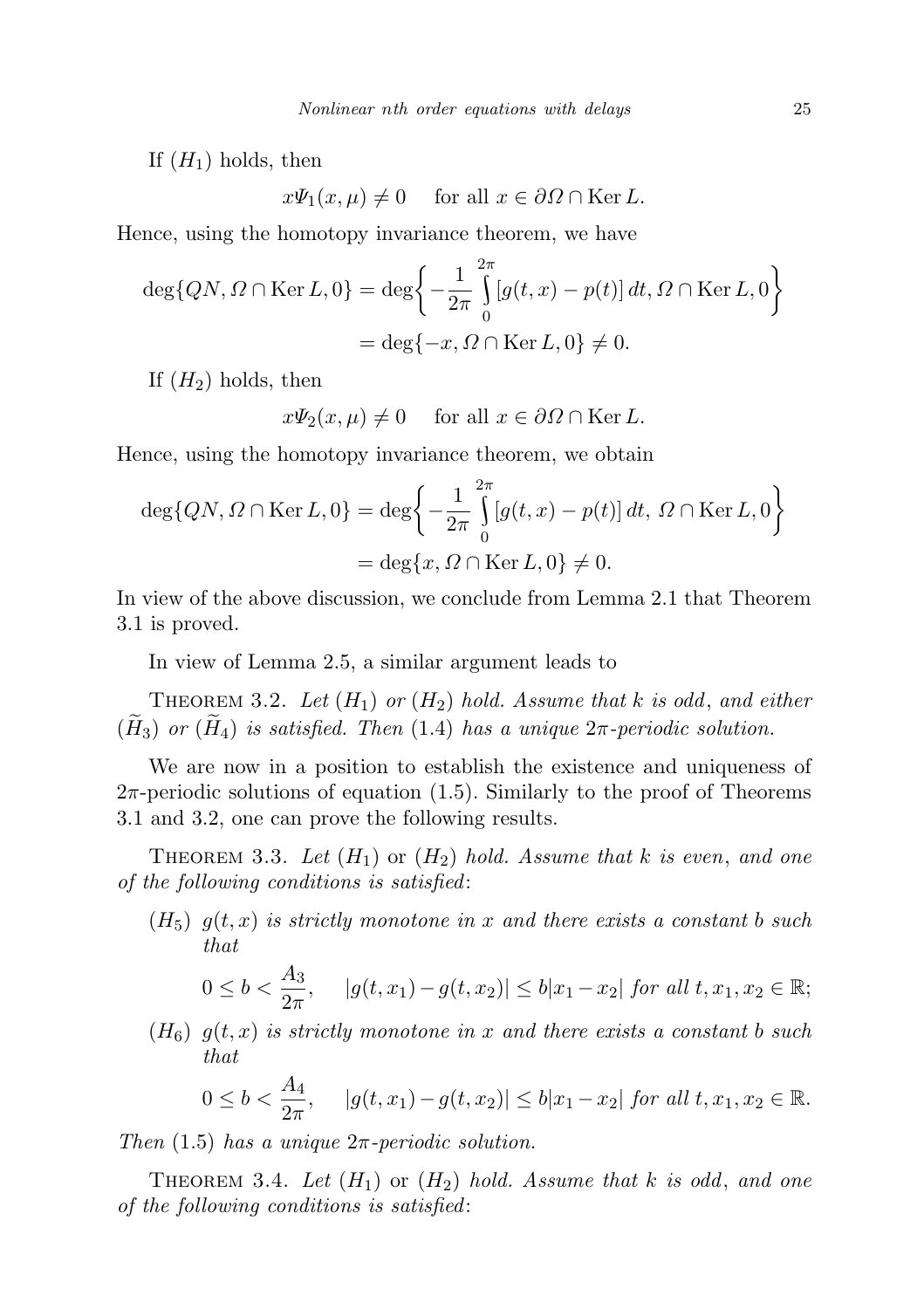$(\widetilde{H}_5)$   $g(t, x)$  is strictly monotone in x and there exists a constant b such that

$$
0 \leq b < \frac{A_3}{2\pi}, \quad |g(t, x_1) - g(t, x_2)| \leq b|x_1 - x_2| \text{ for all } t, x_1, x_2 \in \mathbb{R};
$$

 $(H_6)$   $g(t,x)$  is strictly monotone in x and there exists a constant b such that

$$
0 \leq b < \frac{A_4}{2\pi}, \quad |g(t, x_1) - g(t, x_2)| \leq b|x_1 - x_2| \text{ for all } t, x_1, x_2 \in \mathbb{R}.
$$

Then  $(1.5)$  has a unique  $2\pi$ -periodic solution.

## 4. Example and remark

EXAMPLE 4.1. Let  $g(t, x(t - \tau(t))) = -\frac{1}{3}$  $\frac{1}{3}x(t-30e^{\sin t})e^{\sin t}$  and  $p(t)$  = 2 cost. Then the equation  $(4.1)$   $x^{(6)} + 100x^{(5)} + x^{(4)} - 10x^{(3)} + 20x'' - 6x' + g(t, x(t - \tau(t))) = e(t)$ has a unique  $2\pi$ -periodic solution.

*Proof.* It is straightforward to check that the assumptions  $(H_2)$  and  $(H_4)$ are satisfied. Therefore, by Theorem 3.2, equation (4.1) has a unique  $2\pi$ periodic solution.

Remark 4.1. As in [1, 2, 5, 6, 12–14], the papers [16, 17] only study the existence of periodic solutions. Therefore, the results in [1–6, 7, 9, 11– 21] and the references therein cannot be applied to show the uniqueness of  $2\pi$ -periodic solutions of equation (4.1). This implies that the results of this paper are essentially new.

## References

- [1] K. J. Brown and S. S. Lin, Periodically perturbed conservative systems and a global inverse function theorem, Nonlinear Anal. 4 (1979), 193–201.
- [2] T. A. Burton, Stability and Periodic Solutions of Ordinary and Functional Differential Equations, Academic Press, Orlando, FL, 1985.
- [3] A. Cañada and P. Martínez-Amores, Solvability of some operator equations and periodic solutions of nonlinear functional-differential equations, J. Differential Equations 49 (1983), 415–429.
- [4] J. D. Cao and G. M. He, Periodic solutions for higher-order neutral differential equations with several delays, Comput. Math. Appl. 48 (2004), 1491–1503.
- [5] F. Z. Cong, Periodic solutions for 2kth order ordinary differential equations with nonresonance, Nonlinear Anal. 32 (1997), 787–793.
- [6] F. Z. Cong, Q. D. Huang and S. Y. Shi, Existence and uniqueness of periodic solutions for  $(2n + 1)$ th order differential equations, J. Math. Anal. Appl. 241 (2000), 1–9.
- [7] S. Fučik and J. Mawhin, *Periodic solutions of some nonlinear differential equations* of higher order, Casopis Pěst. Mat.  $100$  (1975),  $276-283$ .